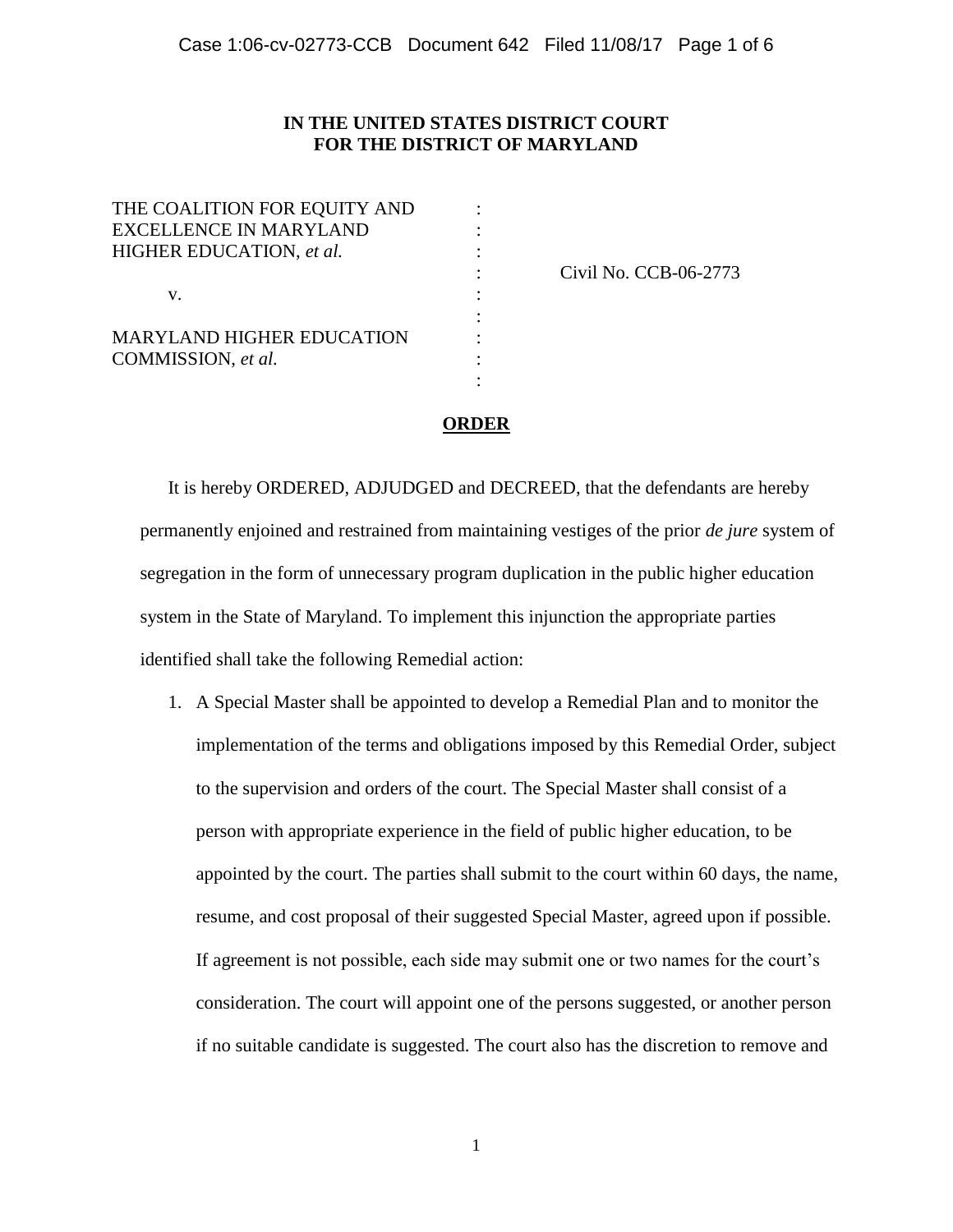replace the Special Master as the court deems necessary during the continuation of this Remedial Order.

- 2. The Special Master will be authorized and expected to consult with the Presidents, or their delegates, of both the TWIs and HBIs, the Maryland Secretary of Education, the leadership of MHEC, the parties' experts, and anyone else he or she deems appropriate to craft a Remedial Plan designed to eliminate vestiges of the prior *de jure* system in the area of unnecessary program duplication as outlined below:
	- a. The Remedial Plan shall propose a set of new unique and/or high demand programs at each HBI.
	- b. The proposed set of new unique and/or high demand programs shall build on the areas of strength at individual HBIs and take into account where physical building capacity is already in place.
	- c. The Special Master shall use the plaintiffs' experts' suggested programmatic niches as a starting point in determining new unique and/or high demand programs to establish at each HBI, particularly where the programmatic niches overlap with suggestions made by the HBIs in their remedial proposals.
	- d. The Special Master shall take into account any potential effect on accreditation in proposing new programs at the HBIs.
	- e. The Special Master shall not propose program transfers or closings unless agreed to by the affected institutions.
	- f. The Remedial Plan shall include UMES as necessary to preserve and reinforce the existing unique and high demand programs at the university, recognizing that this decree imposes a state-wide remedy.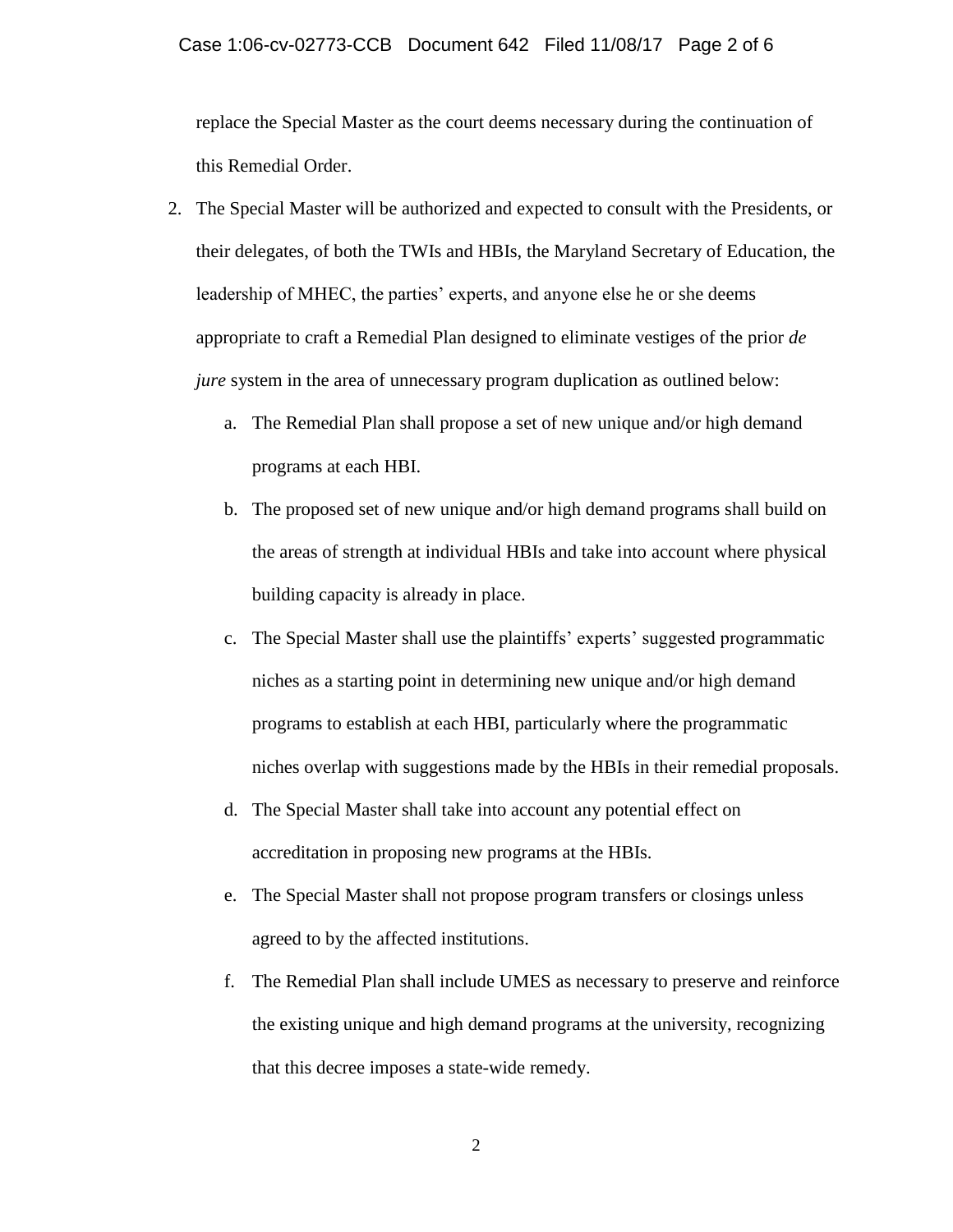- g. The Remedial Plan shall include annual funding in an amount to be recommended by the Special Master for marketing, student recruitment, financial aid, marketing, and related initiatives over the next five and ten years. The allocation to each individual HBI shall be used within their discretion for these purposes.
- h. The Remedial Plan shall include cost estimates for each individual section of the Plan and priorities for implementation of the Plan over the Plan's life.
- i. The Remedial Plan shall include a process by which parties may request amendments to the Remedial Plan during its implementation.
	- i. Each party will have the opportunity to respond, oppose, and/or propose alternatives to requested amendments.
	- ii. Any amendments to the Remedial Plan will require court approval.
- j. The Special Master shall work promptly and diligently to create the Remedial Plan consistent with this Order.
	- i. The parties shall respond promptly to the Special Master's inquiries and requests and shall, in good faith, cooperate with the Special Master to create and implement the Remedial Plan.
	- ii. The parties shall, to the best of their ability, seek consensus when assisting the Special Master.
- k. While drafting the Remedial Plan the Special Master shall select, from possible alternatives consistent with this Order, the remedy best-suited for eliminating the vestiges of *de jure* segregation, considering the educational soundness and practicability of possible alternatives.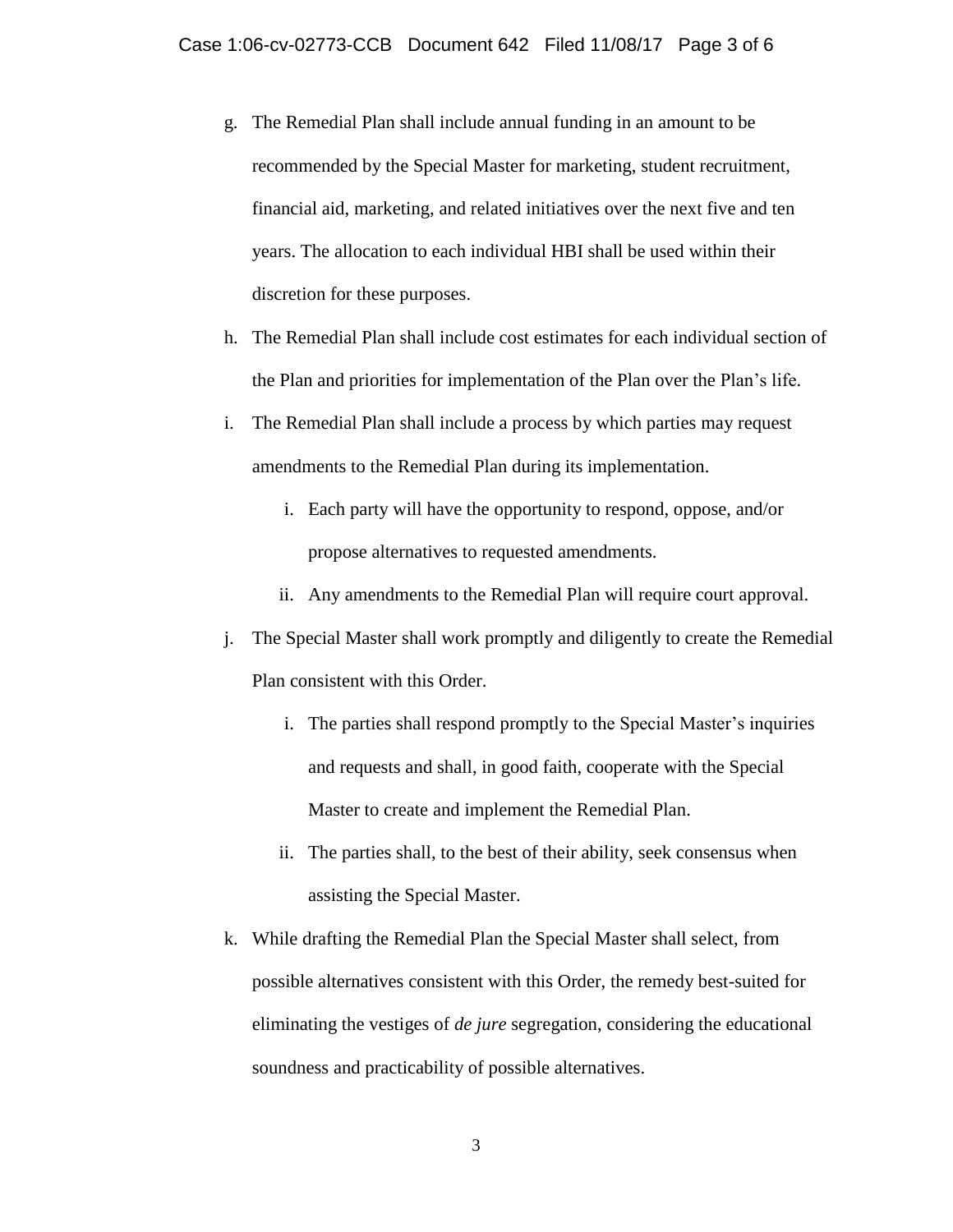- l. A final draft of the Remedial Plan shall be submitted to the court for approval within one year from the date the Special Master is appointed.
- 3. The Special Master shall be authorized to appoint a Committee to assist him or her in drafting and implementing the Remedial Plan.
- 4. The Special Master is an agent of the court, and accordingly any records maintained by the Special Master, including draft reports of any kind, will not be deemed public records until and unless filed as a public record on the court's docket.
- 5. The Special Master's work will be funded by the State at a reasonable rate to be agreed upon, if possible, and submitted to the court for approval. Periodic requests for reimbursement will be submitted to the parties for review. Any disagreement will be resolved by the court.
- 6. As long as the Special Master is drafting and overseeing the execution of the Remedial Plan, the Special Master shall be given the opportunity to provide input during any MHEC program approval processes that occur to ensure they do not interfere with the Remedial Plan.
- 7. Although the Special Master shall consult with the parties, he or she has final authority over the Remedial Plan subject to the court's approval.
- 8. Within 90 days of assuming duties as Special Master, the Special Master, in conjunction with the parties, will develop a Reporting Plan for the first year of implementation of this Remedial Order. The Reporting Plan will:
	- a. Provide an overview for creation and implementation of the Remedial Plan for the next five and ten years. This overview will include a specific schedule and deadlines for the upcoming year of the Remedial Order and a general schedule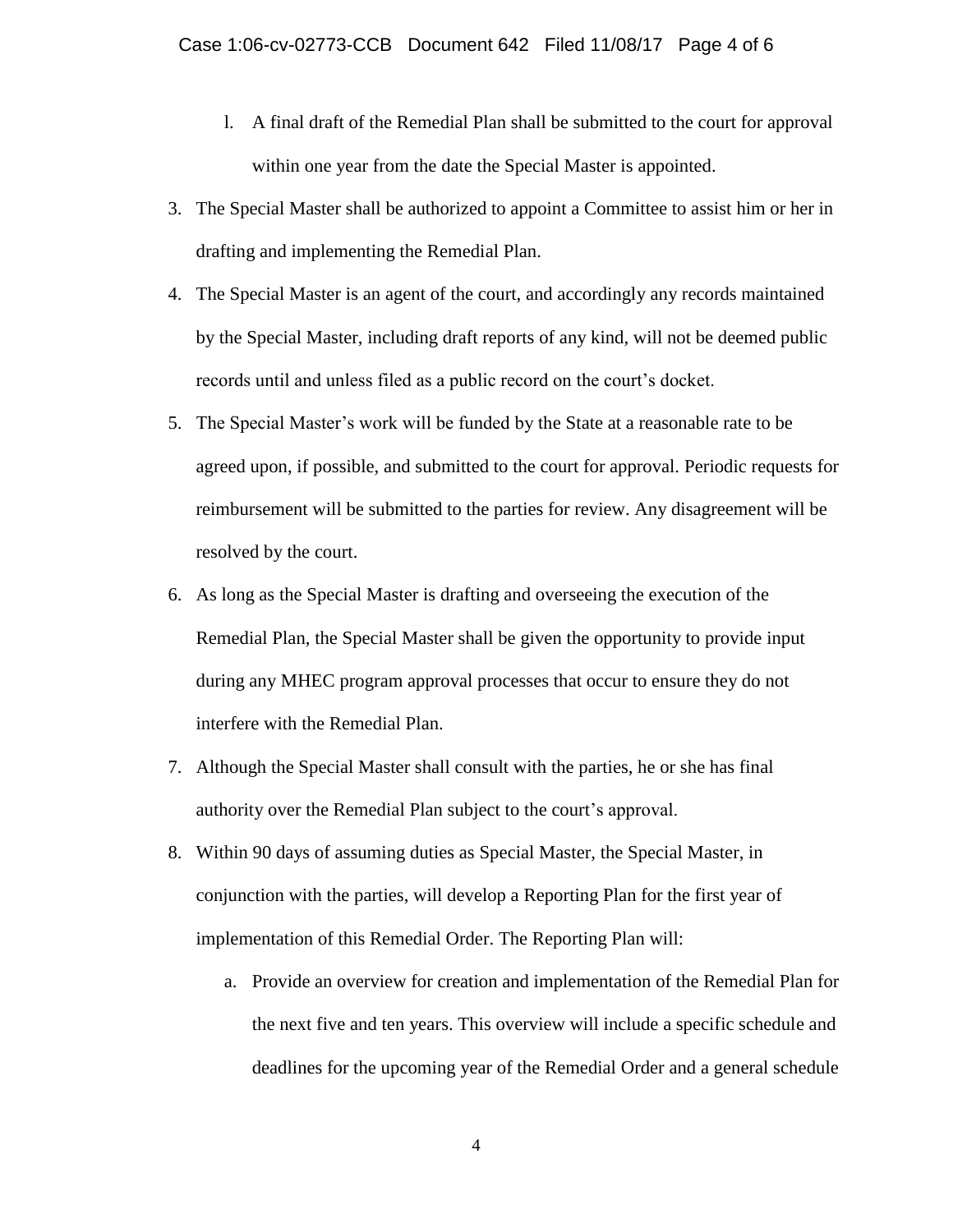for successive years that will extend beyond the first year of the Remedial Order. The schedule will include dates for submitting draft Remedial Plans and periodic updates on the Special Master's progress to the parties and the court.

- b. The Reporting Plan also may propose amendment to, or clarification of, the procedures, dates, and methods of implementation set forth in this Order, without altering its substance.
- c. The Special Master will submit the Reporting Plan to the parties for review and approval. The parties will have 30 days to either approve or propose changes to the Reporting Plan. Prior to approval, the parties agree to hold at least one in-person meeting with the Special Master to discuss the Reporting Plan. If either party proposes changes, the Special Master will have 15 days to accept or reject those changes. If the Special Master objects to any of the proposed changes and/or the parties suggest changes that are in conflict, either party or the Special Master will provide the rationale for its proposal or objection, in writing, and the parties and the Special Master will have 15 days to confer to resolve the disagreement.
- d. The Special Master will submit the Reporting Plan to the Court for approval after it is approved by the parties. If, after good faith attempts, disagreement remains unresolved between the parties and/or the Special Master so that the Reporting Plan is not approved by the parties in accordance with the preceding paragraph, the Special Master will submit the Reporting Plan to the Court, noting the areas of disagreement, which will be resolved by the court.

5